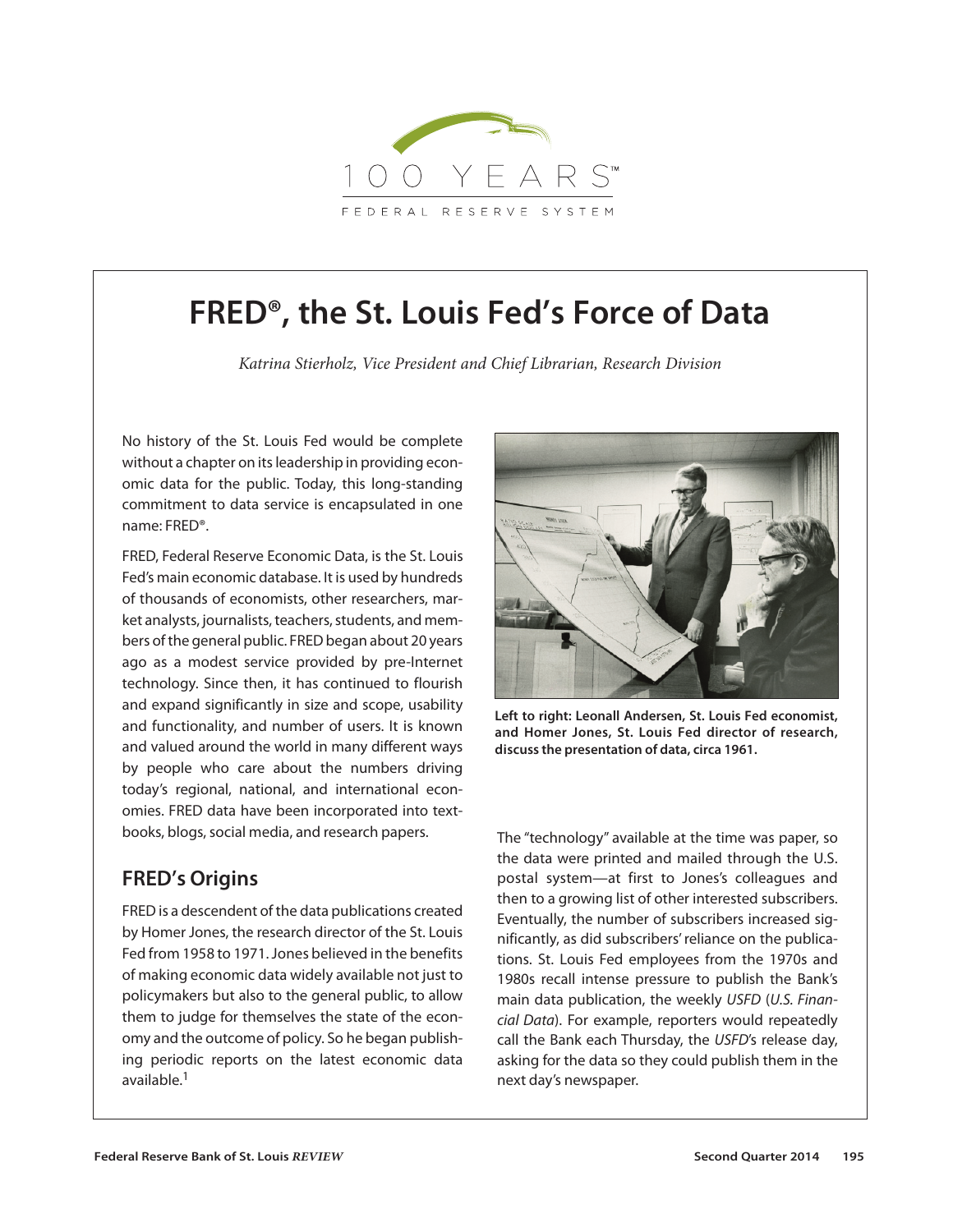Pam Hauck, a Fed employee who worked on these data publications, described the stream of inquiries they received by phone on release days:

The phone is ringing. "Got the data yet?" "No, we haven't got it yet." "Got the data yet?" "No, we haven't got it yet." Finally, the data became available and then for literally three hours it seemed the phone was non-stop ringing… Reporters, economists, college professors, students, a lot of students…

# **FRED's Progress**

The St. Louis Fed's data publications evolved into a high-profile service that soon included multiple series of monetary data, national economic data, and international economic data. These paper data publications also translated well to online posting when that technology became available.

FRED got its start in 1991 as an electronic bulletin board—a precursor to the Internet. FRED offered "free up-to-the-minute economic data via modems connected to personal computers"; St. Louis Fed employees described the public's response as "staggering" and "overwhelming," with usage throughout the St. Louis area and places as distant as Vancouver, London, and Taipei.<sup>2</sup>

## **Reuters has noted that FRED is "among the more popular pages with economists and consultants"; Barron's has called it "a terrific resource."**

Initially, FRED had 620 users who were given access to 30 data series that could be downloaded in ASCII (an early system of electronic code) at a modem speed of up to 14.4 kilobits per second. Users were allowed one hour of bulletin board use per day. Over time, data series from other St. Louis Fed publications were added, with more than 300 series available in 1993.

In the mid-1990s, FRED made the transition to the Internet. It contained 865 data series by then and was accessed an average of 6,000 times per week. (At the time, there were only an estimated 12 million people using the Internet. The St. Louis Fed provided a shared computer station for employees to access the Internet, but only those who had a business need to do so.)

FRED has evolved dramatically over the past 20 years: By 2004, FRED offered more than 2,900 economic data series and the ability to download data in Excel



**FRED website screenshot, circa 1996.**



**FRED website screenshot, circa 2003.**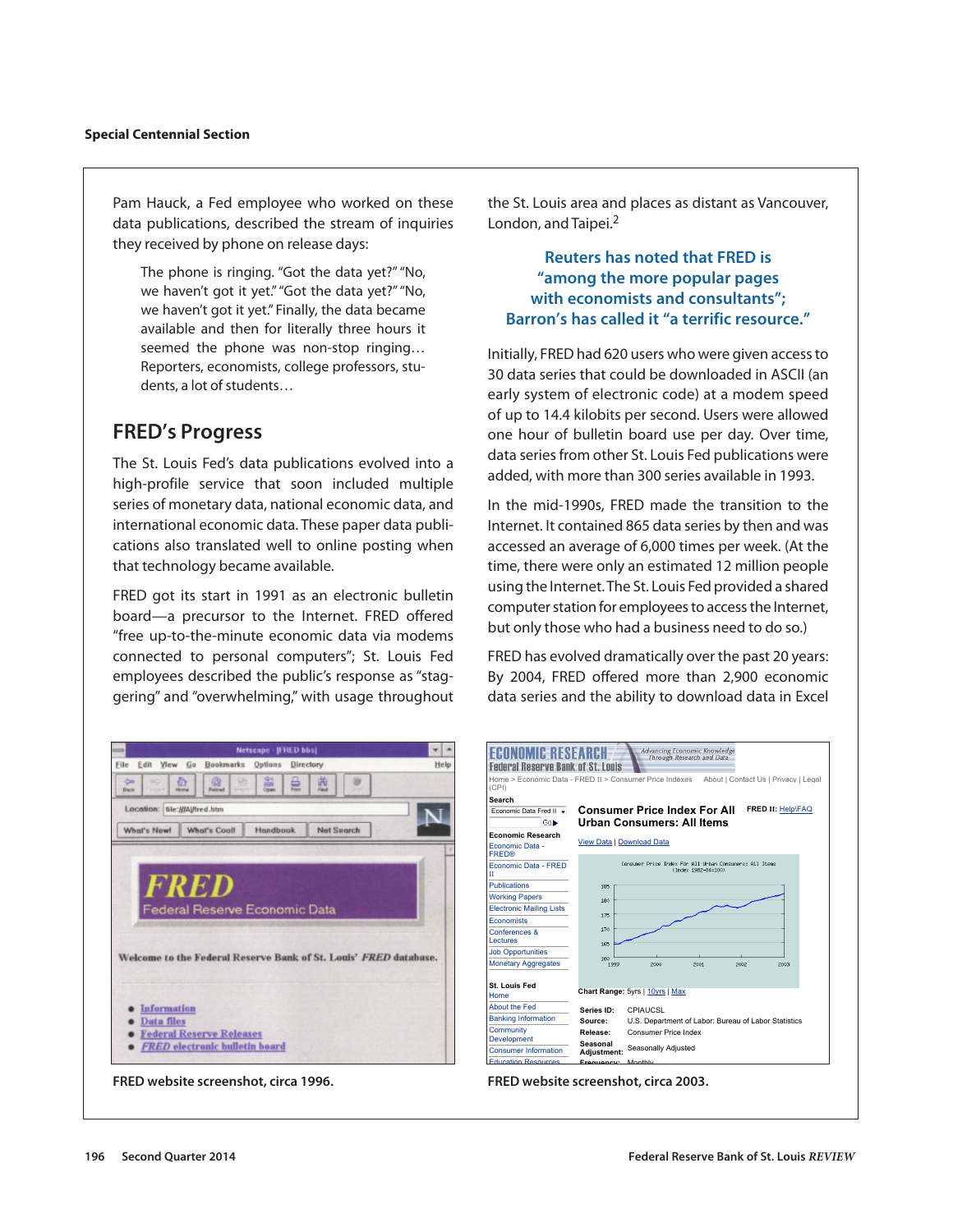

**FRED website screenshot, June 1, 2014.**

and text formats. Users were also given tools to create graphs of the data. By November 2010, FRED had expanded to more than 24,000 data series, which included more than 21,000 regional series.

A November 28, 2012, post on the Economist.com website went beyond the numbers and summed up the mission behind FRED: "The Federal Reserve Bank of St. Louis provides a valuable public good for observers of the American economic scene..."

# **FRED Today**

At the time of this writing, FRED contains more than 217,000 regional, national, and international economic data series, with data coming in from 67 reporting agencies around the world. It operates on a high-speed Ethernet service (with download speeds in the millions of bits per second), provides state-ofthe-art graphing software, is available through apps on smartphones and tablets, can be mapped, is accessible through Excel, and is used in thousands of classrooms. What began as a simple, printed data publication has grown into a sophisticated and successful vehicle for freely sharing important economic data with anyone around the world. ■

# **NOTES**

- <sup>1</sup> Jones's first "data memo," sent to a few colleagues in 1961, included only three tables of data: rates of change of (i) the money supply, (ii) the money supply plus time deposits, and (iii) the money supply plus time deposits plus short-term government securities.
- <sup>2</sup> "Introducing FRED…" Federal Reserve Bank of St. Louis *Eighth Note*, May/June 1991.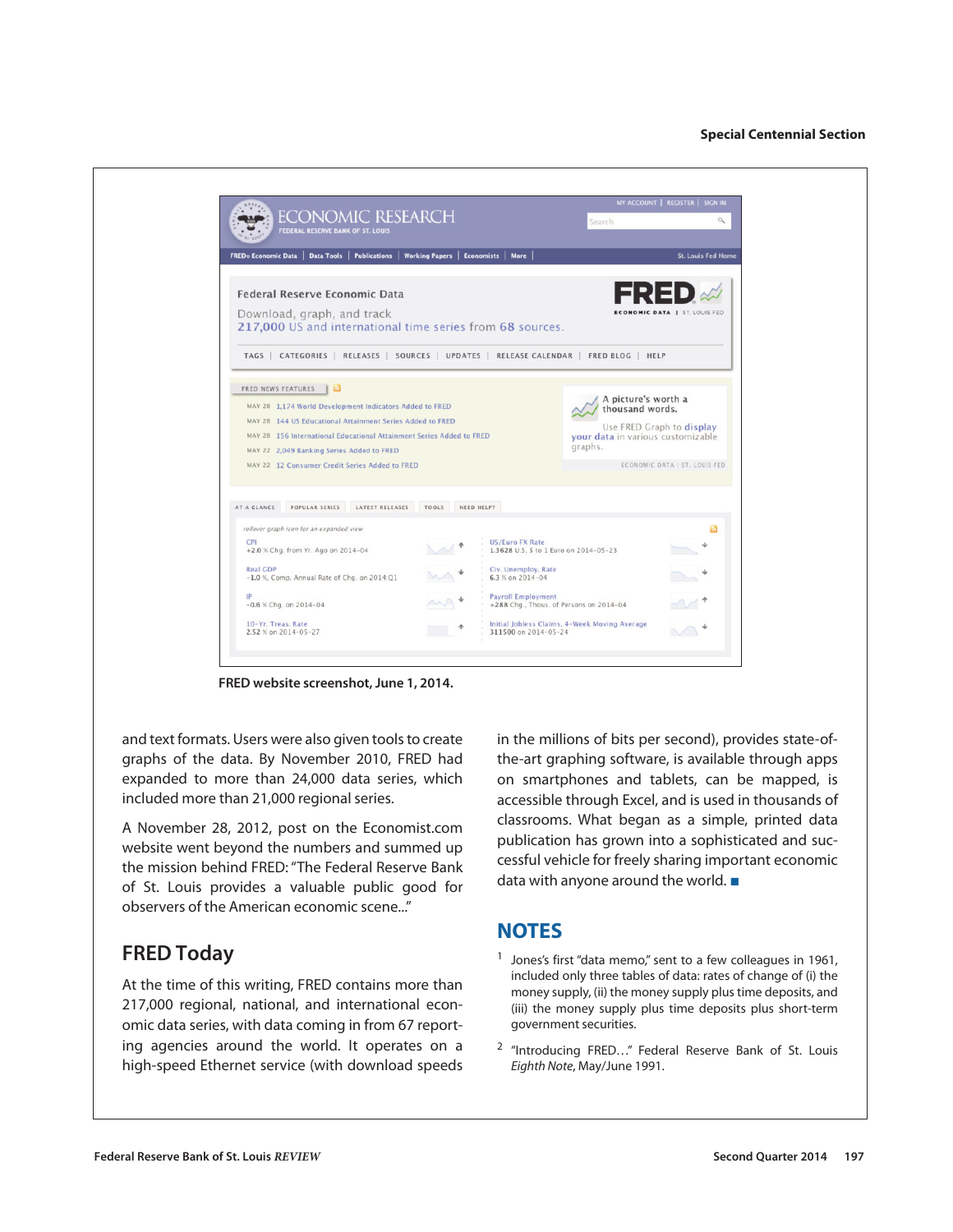#### **FRED Quotes**

**National newspapers, periodicals, and sources of economic and financial analysis have followed and touted FRED's progress over the years.**

"FRED…offers a mix of information as diverse as consumer credit and the money supply [and] allows users looking for data to have it E-mailed directly to them…" *New York Times*, 7/15/1996

"The St. Louis Federal Reserve [is] one of the pioneers in setting up a home page… Among the more popular pages with economists and consultants is FRED." *Reuters News*, 10/8/1996

"Another great tool is the Federal Reserve Economic Data database on the St. Louis Fed site…easy to navigate and free… This is a terrific resource." *Barron's*, 5/3/2004

"The St. Louis Fed's massive online collection of data and analysis—called Federal Reserve Economic Data or FRED—is drawing notice and praise from numbers geeks all over."

*St. Louis Business Journal*, 11/1/2012

"The Federal Reserve Bank of St. Louis provides a valuable public good for observers of the American economic scene..."

*Economist.com*, 11/28/2012

"FRED is a leading economics data system recognized the world over. In 2011 alone, FRED was accessed by nearly 2 million individuals from over 200 countries who created over 600,000 custom graphs using its data series…"

*Best of the Best Business Websites*, 12/22/2012

"FRED Economic Data, free from the Federal Reserve Bank of St. Louis, is available for Apple and Android devices…FRED displays the numbers, turns them into simple charts, and supplies enough of a narrative to make some sense of it all."

*Philadelphia Inquirer*, 3/6/2013

#### **FRED Stats**

**FRED by the numbers, as of June 4, 2014**

**223,000** economic time series

**88,531** international series

**37,170,431** data points

**67** sources

**213** countries' data contained in FRED

**227** countries' residents using FRED

**715** published data lists

**3** months of FRED blog posts

**2,600+** FRED graphs embedded in other websites

**500+** user dashboards created

**6 additional doors to FRED data: GeoFRED, ALFRED, Excel Add-in, API, FRED app, mobile FRED** 

William Poole was president of the St. Louis Fed from 1998 to 2008. He often spoke to civic and professional organizations, universities, and the public about economic conditions and monetary policy, which often included reference to economic data. The article that follows was originally published in the March/April 2007 issue of the Federal Reserve Bank of St. Louis *Review*. In this article, Poole provides an especially detailed perspective on both the facts and the philosophies behind the St. Louis Fed's tradition of providing economic data to the public. As the Federal Reserve System commemorates its first 100 years of service, the Research Division of the St. Louis Fed hopes that our subscribers continue to find our services relevant and useful today.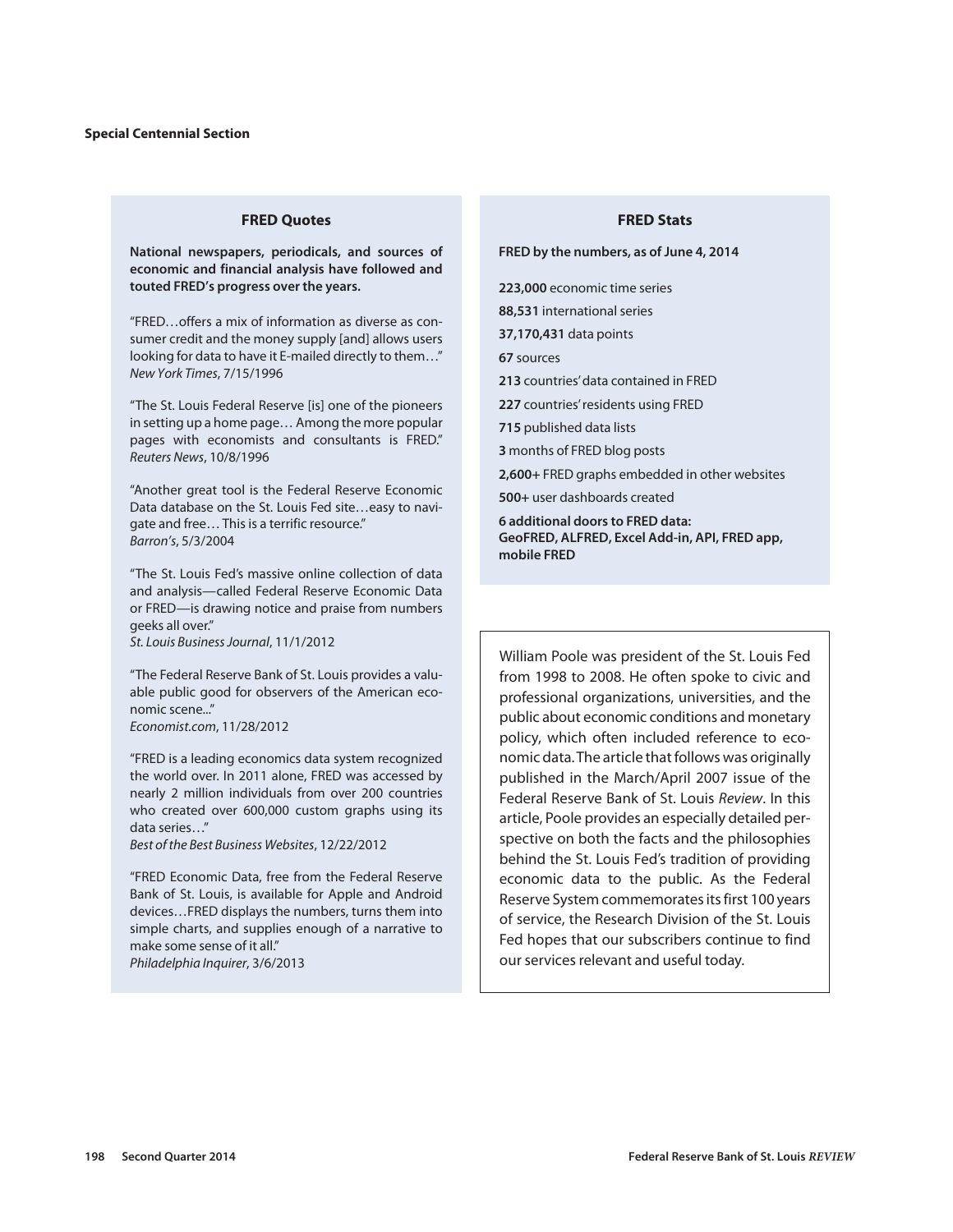# **Data, Data, and Yet More Data**

#### **William Poole**

This article was originally presented as a speech at the Association for University Business and Economic Research (AUBER) Annual Meeting, University of Memphis, Memphis, Tennessee, October 16, 2006.

Federal Reserve Bank of St. Louis *Review*, March/April 2007, *89*(2), pp. 85-89.

**I** 've long had an interest in data, and I think that this topic is a good one for this conference. The topic is also one I've not addressed in a speech.

A personal recollection might be a good place to begin. In the early 1960s, in my Ph.D. studies at the University of Chicago, I was fortunate to be a member of Milton Friedman's Money Workshop. Friedman stoked my interest in flexible exchange rates, in an era when mainstream thinking was focused on the advantages of fixed exchange rates and central banks everywhere were committed to maintaining the gold standard. Well, I should say central banks almost everywhere, given that Canada had a floating-rate system from 1950 to 1962. Friedman got me interested in doing my Ph.D. dissertation on the Canadian experience with a floating exchange rate, and later I did a paper on nine other floating rate regimes in the 1920s. For this paper I collected daily data on exchange rates from musty paper records at the Board of Governors in Washington.

What was striking about the debates over floating rates in the 1950s is that economists were so willing to speculate about how currency speculators would destabilize foreign exchange markets without presenting any evidence to support those views. In this and many other areas,

careful empirical research has resolved many disputes. Our profession has come a long way in institutionalizing empirical approaches to resolving empirical disputes. The enterprise requires data, and what I will discuss is some of the history of the role of the Federal Reserve Bank of St. Louis in providing the data.

Before proceeding, I want to emphasize that the views I express here are mine and do not necessarily reflect official positions of the Federal Reserve System. I thank my colleagues at the Federal Reserve Bank of St. Louis for their comments. Robert H. Rasche, senior vice president and director of research, provided special assistance.

### **ORIGINS**

The distribution of economic data by the Research Division of the Federal Reserve Bank of St. Louis can be traced back at least to May 1961. At that time, Homer Jones, then director of research, sent out a memo with three tables attached showing rates of change of the money supply (M1), money supply plus time deposits, and money supply plus time deposits plus shortterm government securities. His memo indicated that he "would be glad to hear from anyone who

William Poole is the president of the Federal Reserve Bank of St. Louis. The author thanks colleagues at the Federal Reserve Bank of St. Louis. Robert H. Rasche, senior vice president and director of research, provided special assistance. The views expressed are the author's and do not necessarily reflect official positions of the Federal Reserve System.

<sup>©</sup> 2007, The Federal Reserve Bank of St. Louis. Articles may be reprinted, reproduced, published, distributed, displayed, and transmitted in their entirety if copyright notice, author name(s), and full citation are included. Abstracts, synopses, and other derivative works may be made only with prior written permission of the Federal Reserve Bank of St. Louis.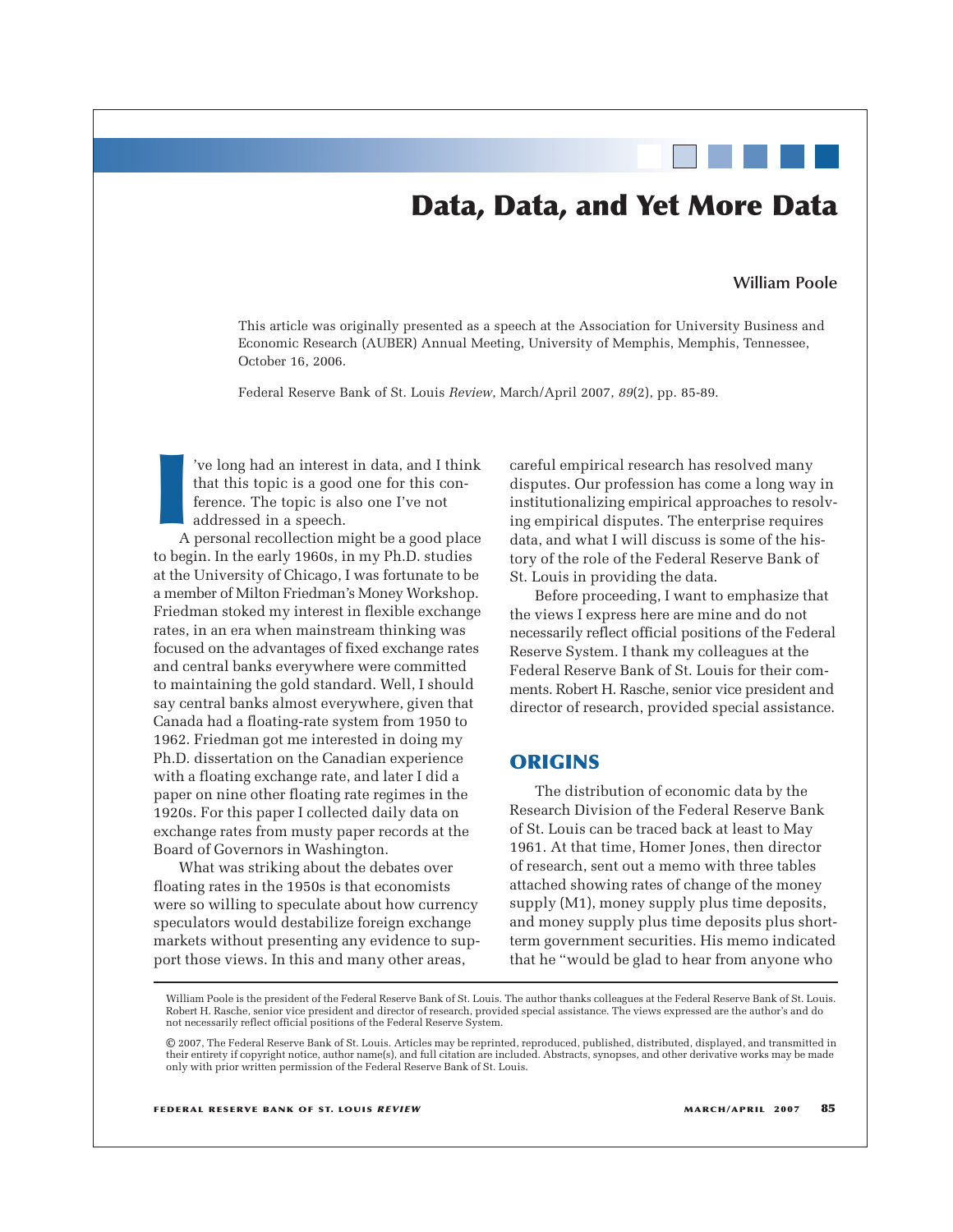#### **Poole**

thinks such time series have value, concerning promising applications or interpretations." Recollections of department employees from that time were that the mailing list was about 100 addressees.

Apparently Homer received significant positive feedback, since various statistical releases emerged from this initial effort. Among these were *Weekly Financial Data*, subsequently *U.S. Financial Data*; *Bank Reserves and Money*, subsequently *Monetary Trends*; *National Economic Trends* (1967) and *International Economic Trends* (1978), all of which continue to this date. In April 1989, before a subscription price was imposed, the circulation of *U.S. Financial Data* had reached almost 45,000. A *Business Week* article published in 1967 commented about Homer that "while most leading monetary economists don't buy his theories, they eagerly subscribe to his numbers." As an aside, as a Chicago Ph.D., I both bought the theories and subscribed to the data publications. By the late 1980s, according to Beryl Sprinkel (1987, p. 6), a prominent business economist of the time, "weekly and monthly publications of the Research Division, which have now become standard references for everyone from undergraduates to White House officials, were initially Homer's products."

Why should a central bank distribute data as a public service? Legend has it that Homer Jones viewed as an important part of his mission providing the general public with timely information about the stance of monetary policy. In this sense he was an early proponent, perhaps the earliest proponent, of central bank accountability and transparency. While Homer was a dedicated monetarist, and data on monetary aggregates have always figured prominently in St. Louis Fed data publications, data on other variables prominent in the monetary policy debates at the time, including short-term interest rates, excess reserves, and borrowings, were included in the data releases.

Early on, the various St. Louis Fed data publications incorporated "growth triangles," which tracked growth rates of monetary aggregates over varying horizons. Accompanying graphs of the aggregates included broken trend lines that illustrated rises and falls in growth rates. This information featured prominently in monetarist critiques of "stop-go" and procyclical characteristics of monetary policy during the Great Inflation period.

Does the tradition of data distribution initiated by Homer Jones remain a valuable public service? I certainly believe so. But I will also note that the St. Louis Fed's data resources are widely used within the Federal Reserve System. This information is required for Fed research and policy analysis; the extra cost of making the information available also to the general public is modest.

## **RATIONAL EXPECTATIONS MACROECONOMIC EQUILIBRIUM**

The case for making data readily available is simple. Most macroeconomists today adhere to a model based on the idea of a rational expectations equilibrium. Policymakers are assumed to have a set of goals, a conception of how the economy works, and information about the current state and history of the economy. The private sector understands, to the extent possible, policymakers' views and has access to the same information about the state and history of the economy as policymakers have.

An equilibrium requires a situation in which (i) the private sector has a clear understanding of policy goals and the policymakers' model of the economy and (ii) the policy model of the economy is as accurate as economic science permits. Based on this understanding, market behavior depends centrally on expectations concerning monetary policy and the effects of monetary policy on the economy, including effects on inflation, employment, and financial stability. If the policymakers and private market participants do not have views that converge, no stable equilibrium is possible because expectations as to the behavior of others will be constantly changing.

The economy evolves in response to stochastic disturbances of all sorts. The continuous flow of new information includes everything that happens—weather disturbances, technological developments, routine economic data reports, and the like. The core of my policy model is that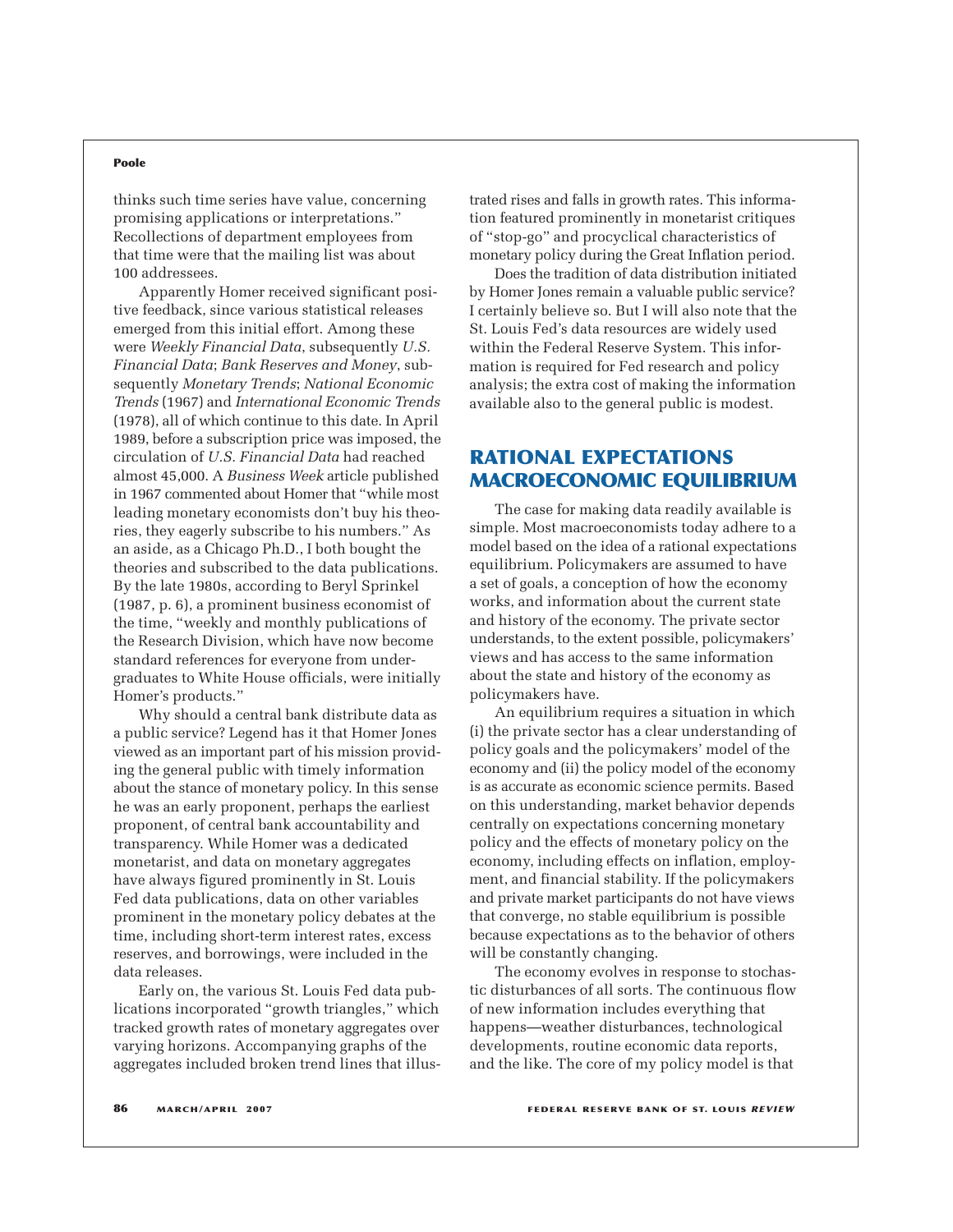market responses and policy responses to new information are both maximizing—households maximize utility, firms maximize profits, and policymakers maximize their policy welfare function.

A critical assumption in this model is the symmetry of the information that is available to both policymakers and private market participants. In cases where the policymakers have an informational advantage over market participants, policy likely will not unfold in the way that markets expect, and the equilibrium that I have characterized here will not emerge. Hence, public access to current information on the economy at low cost is a prerequisite to good policy outcomes.

## **THE EVOLUTION OF ST. LOUIS FED DATA SERVICES**

Data services provided by the Federal Reserve Bank of St. Louis have evolved significantly from the paper publications initiated by Homer Jones. The initial phase of this evolution began in April 1991 when FRED®, Federal Reserve Economic Data, was introduced as a dial-up electronic bulletin board. This service was not necessarily low cost. For users in the St. Louis area, access was available through a local phone call. For everyone else, long-distance phone charges were incurred. Nevertheless, within the first month of service, usage was recorded from places as wide ranging as Taipei, London, and Vancouver.1 FRED was relatively small scale. The initial implementation included only the data published in *U.S. Financial Data* and a few other time series. Subsequently, it was expanded to include the data published in *Monetary Trends*, *National Economic Trends*, and *International Economic Trends*. At the end of 1995, the print versions of these four statistical publications contained short histories on approximately 200 national and international variables; initially FRED was of comparable scope.

The next step occurred in 1996 when FRED migrated to the World Wide Web. At that point, 403 national time series became available instan-

#### taneously to anyone who had a personal computer with a Web browser. An additional 70 series for the Eighth Federal Reserve District were also available. The data series were in text format and had to be copied and pasted into the user's PC. In July 2002, FRED became a true database and the user was offered a wider range of options. Data can be downloaded in either text or Excel format. Shortly thereafter, user accounts were introduced so that multiple data series can be downloaded into a single Excel workbook, and data lists can be stored for repeated downloads of updated information. In the first six months after this version of FRED was released, 3.8 million hits were recorded to the web site. In a recent six-month period, FRED received 21 million hits from over 109 countries around the world. FRED currently contains 1,175 national time series and 1,881 regional series. FRED data are updated on a real-time basis as information is released from various statistical agencies.

After 45 years, Homer Jones's modest initiative to distribute data on three variables has developed into a broad-based data resource on the U.S. economy that is available around the globe at the click of a mouse. Through this resource, researchers, students, market participants, and the general public can reach informed decisions based on information that is comparable to the information policymakers have.

In the past year, we have introduced a number of additional data services. One of these, ALFRED® (Archival Federal Reserve Economic Data), adds a vintage (or real-time) dimension to FRED. The ALFRED database stores revision histories of the FRED data series. Since 1996, we have maintained monthly or weekly archives of the FRED database. All the information in these archives has been populated to the ALFRED database, and the user can access point-in-time revisions of these data.2 We have also extended the revision histories of many series back in time using data that were

#### **Poole**

<sup>1</sup> *Eighth Note* (1991, p. 1).

We do not maintain histories of daily data series in ALFRED. Interest rates and exchange rates appear at daily frequencies in FRED. In principle, these data are not revised, though occasional recording errors do slip into the initial data releases. Such reporting errors are corrected in subsequent publications, so there is sometimes a vintage dimension to one of these series.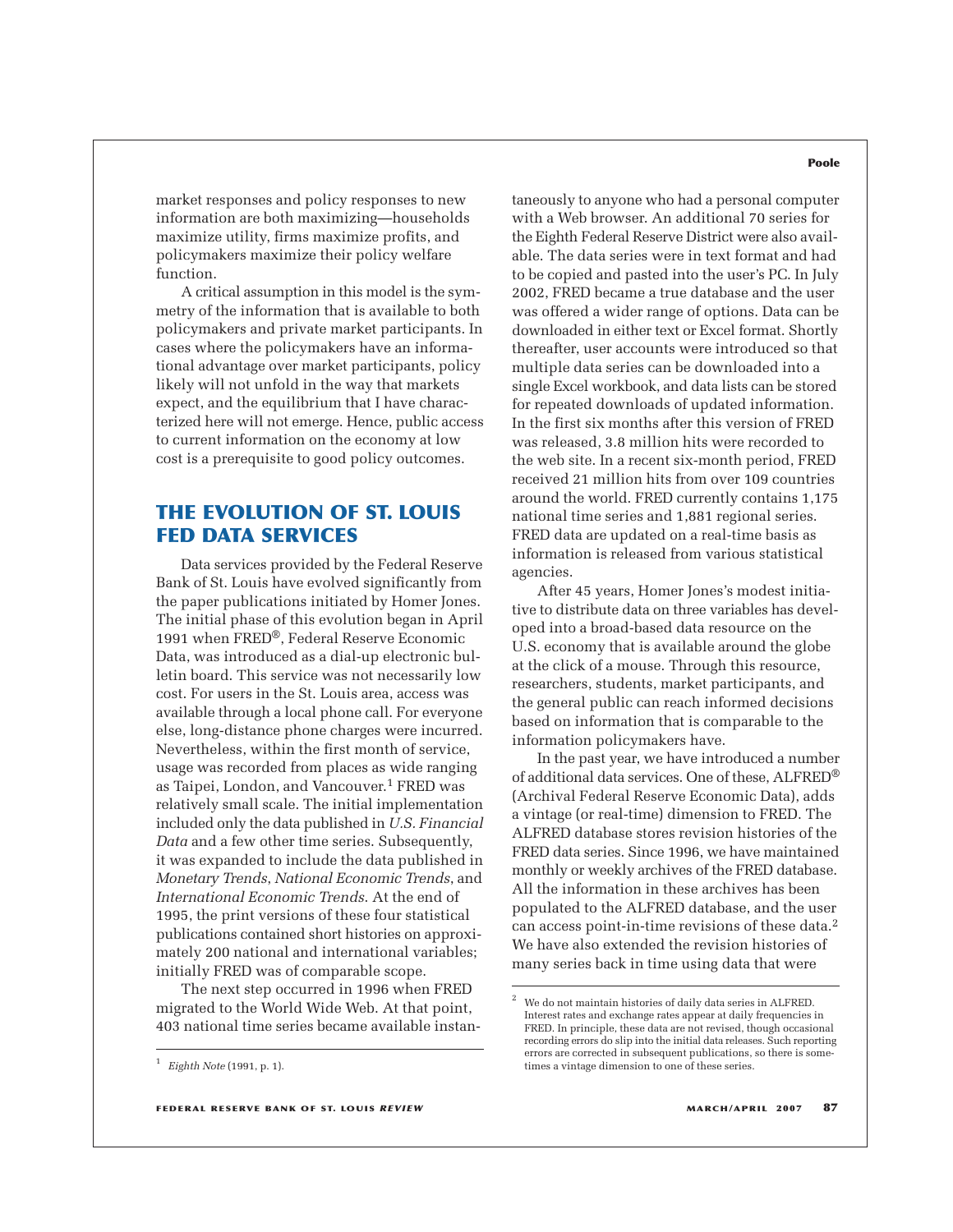#### **Poole**

recorded in *U.S. Financial Data*, *Monetary Trends*, and *National Economic Trends*. For selected quarterly national income and product data, we have complete revision histories back to 1959 for real data and 1947 for nominal data. Revision histories are available on household and payroll employment data back to 1960. A similar history for industrial production is available back to 1927.

Preserving such information is crucial to understanding historical monetary policy. For example, Orphanides (2001, p. 964) shows "that real-time policy recommendations differ considerably from those obtained with ex-post revised data. Further, estimated policy reaction functions based on ex-post revised data provide misleading descriptions of historical policy and obscure the behavior suggested by information available to the Federal Reserve in real time." Orphanides concludes that "reliance on the information actually available to policy makers in real time is essential for the analysis of monetary policy rules."

Such vintage information also is essential for analysis of conditions at subnational levels. For example, in January 2005 the Bureau of Labor Statistics estimated that nonfarm employment in the St. Louis MSA had increased by 38.8 thousand between December 2003 and December 2004. This increase was widely cited as evidence that the MSA had returned to strong employment growth after four years of negative job growth. However, these data from the Current Employment Statistics were not benchmarked to more comprehensive labor market information that is available only with a lag.3 The current estimate of nonfarm employment growth in the St. Louis MSA for this period, after several revisions, is only 11.6 thousand, less than 30 percent of the increase originally reported.

Another data initiative that we launched several years ago is FRASER®—the Federal Reserve Archival System for Economic Research. The objective of this initiative is to digitize and distribute the monetary and economic record of the U.S. economy. FRASER is a repository of image files of important historical documents and serial publications. At present we have posted the entire history of *The Economic Report of the President*, *Economic Indicators*, and *Business Conditions Digest*. We have also posted images of most issues of the *Survey of Current Business* from 1925 through 1990 and are working on filling in images of the remaining volumes. The collection also includes *Banking and Monetary Statistics* and the *Annual Statistical Digests* published by the Board of Governors, as well as the *Business Statistics* supplements to the *Survey of Current Business* published by the Department of Commerce. We are currently working, in a joint project with the Board of Governors, to create digital images of the entire history of the *Federal Reserve Bulletin*. Finally, we are posting images of historical statistical releases that we have collected in the process of extending the vintage histories in ALFRED back in time. These images should allow scholars, analysts, and students of economic history to reconstruct vintage data on many series in addition to those we are maintaining on ALFRED.

## **TRANSPARENCY, ACCOUNTABILITY, AND INFORMATION DISTRIBUTION**

As just indicated, the scope of the archival information in FRASER extends beyond numeric data. Ready access to a wide variety of information is essential for transparency and accountability of monetary authorities and the public's full understanding of policy actions. Since 1994, the Federal Reserve System and the FOMC have improved the scope and timeliness of information releases. I have discussed this progress in previous speeches.4 Currently, the FOMC releases a press statement at the conclusion of each scheduled meeting and three weeks later follows up with the release of minutes of the meeting. The press release and the minutes of the meetings record the vote on the policy action. The policy statement and minutes give the public a clear understanding of the action taken and insight into the rationale for the action.

Contrast the current situation with the one in 1979. At that time, actions by the Board of

 $^3$  Wall and Wheeler (2005).  $^4$  See, for example, Poole (2005).